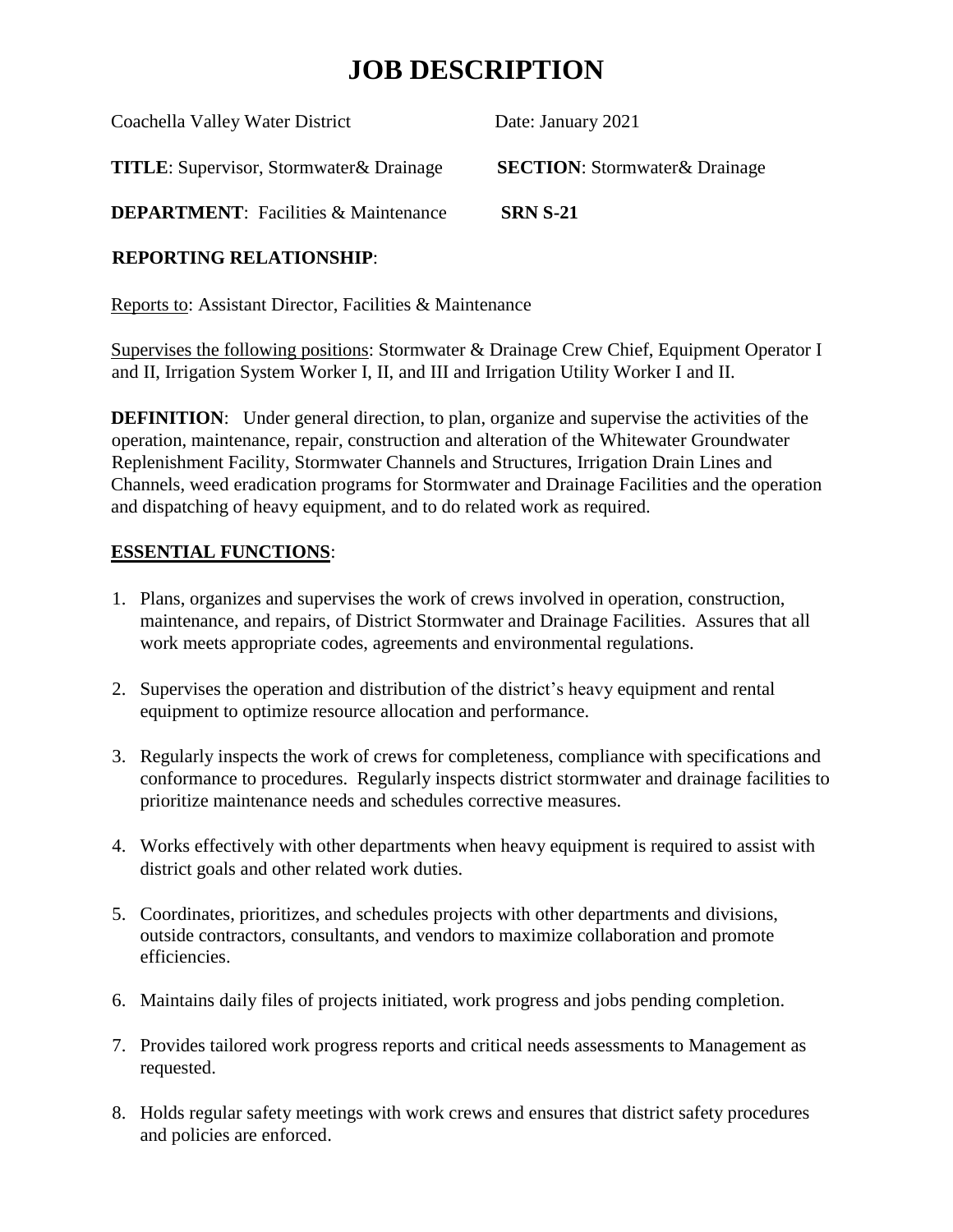# **JOB DESCRIPTION**

Supervisor, Stormwater/Drainage – Page 2

- 9. Provides training and cross-training opportunities for Staff to promote employee development, and help define career paths and provide succession planning.
- 10. Projects long term workload requirements, including materials and equipment, and coordinates completion within time and cost constraints.
- 11. Assigns recurring and non-recurring work orders, and develops and tracks key performance indicators and performs gap assessments.
- 12. Prepares and manages annual budget for the Stormwater and Drainage division, including any capital improvements or related needs.
- 13. Manages and administers contracts with On-Call Contractors, including processing of change orders, schedules, bonds, and progress and completion reports.
- 14. Updates and implements the comprehensive Preventative Maintenance Program.
- 15. Reviews time entry and job costing to ensure accuracy; manages input and performance tracking within the Computerized Maintenance Management System (Asset Management).

### **MINIMUM QUALIFICATIONS**:

License or Certificates: Valid California Operators license issued by the State Department of Motor Vehicles. Department of Motor Vehicles driving record may influence employment or classification.

#### AND

Possession of a California State Class "A" Commercial License is preferred.

Experience: Any combination of training experience which would likely provide the required knowledge and abilities is qualifying. A typical way to obtain this knowledge and abilities would be to have 3 years of increasingly responsible experience with Replenishment Facilities, Channel, Drain, or ditch maintenance, including work experience in a responsible supervisory capacity.

Knowledge of: - Laws and regulations pertaining to the maintenance, of stormwater and drainage channels, systems and pipelines -Tools, materials and methods employed in concrete pipeline maintenance and repair. -Procedures and techniques for the operation, maintenance and repair of stormwater and drainage facilities including lined and unlined channels. -Operation and effective utilization of heavy equipment used in earth moving and construction work.